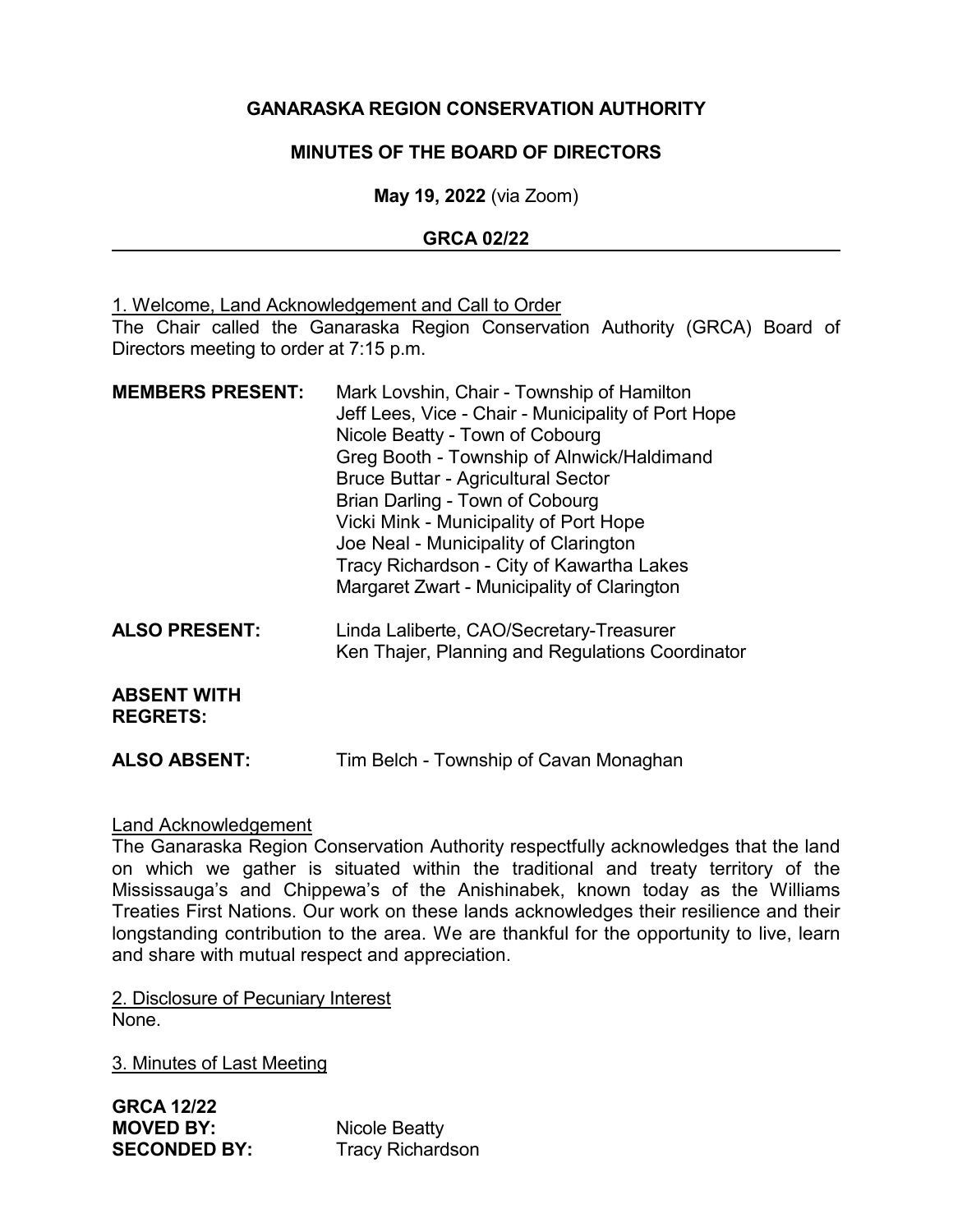**THAT** the Ganaraska Region Conservation Authority approve the minutes of the March 17, 2022 meeting. **CARRIED.**

4. Adoption of the Agenda

| <b>GRCA 13/22</b>   |                      |
|---------------------|----------------------|
| <b>MOVED BY:</b>    | Jeff Lees            |
| <b>SECONDED BY:</b> | <b>Brian Darling</b> |

**THAT** the Ganaraska Region Conservation Authority adopt the agenda. **CARRIED.**

5. Delegations None.

6. Presentations None.

7. Business Arising from Minutes None.

8. Correspondence None.

9. Applications under Ontario Regulation 168/06: Permits approved by Executive:

| GRCA 14/22          |                         |
|---------------------|-------------------------|
| <b>MOVED BY:</b>    | <b>Greg Booth</b>       |
| <b>SECONDED BY:</b> | <b>Tracy Richardson</b> |

**THAT** the Board of Directors receive the permits for information. **CARRIED.**

Permit Application requiring Ganaraska Region Conservation Authority Board of Directors discussion: None

10. Committee Reports: a) Ganaraska Forest Recreational Users Committee Minutes

| <b>GRCA 15/22</b>   |                      |
|---------------------|----------------------|
| <b>MOVED BY:</b>    | <b>Brian Darling</b> |
| <b>SECONDED BY:</b> | <b>Greg Booth</b>    |

**THAT** the Board of Directors approve the fee schedule. **CARRIED.**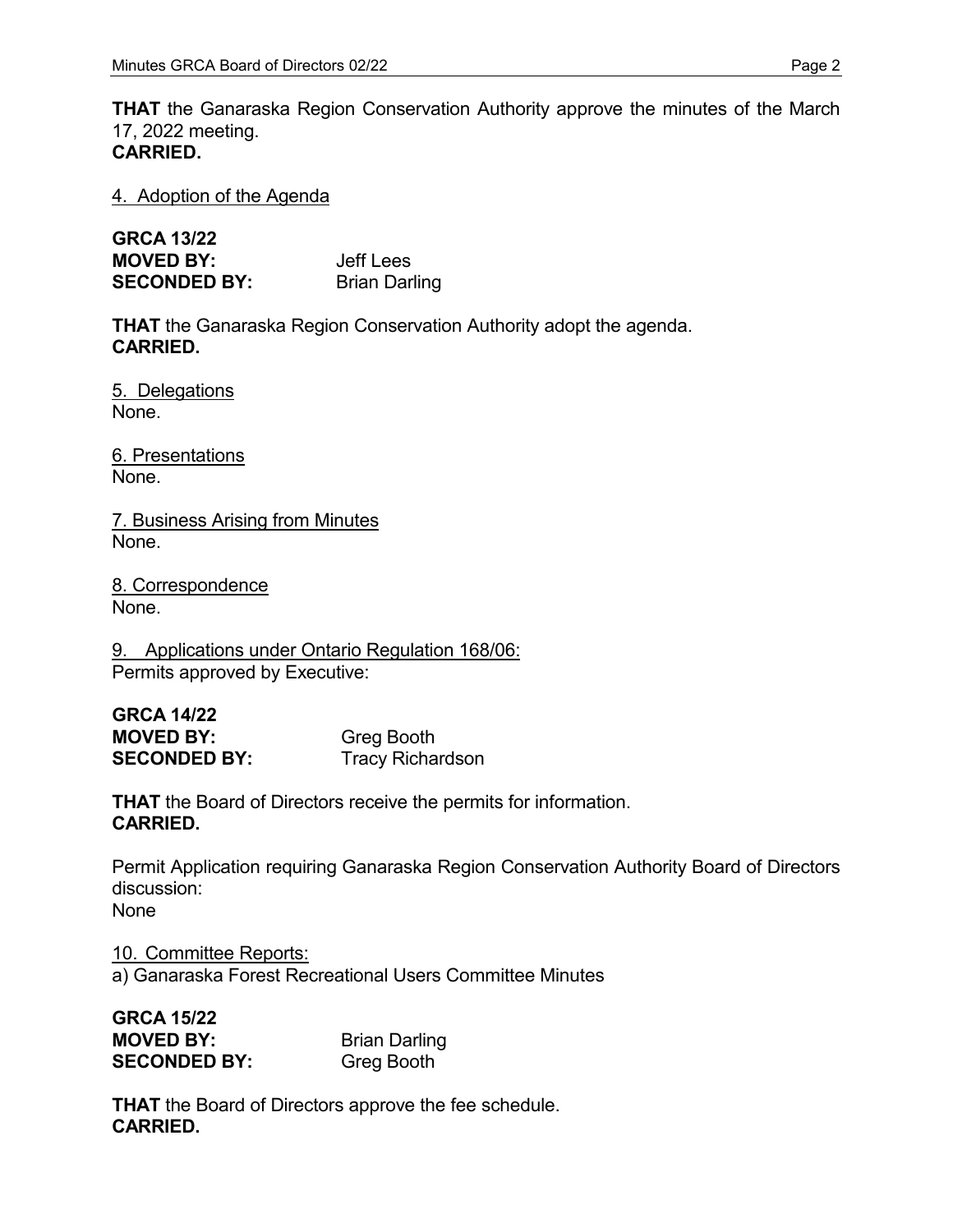Tracy Richardson, Board representative on the Recreational Users Committee, stated that at the April 7, 2022 meeting staff reported that the compliance rate has increased from 20% to 80%. The Board of Directors commended staff on the significant improvement in compliance.

| <b>GRCA 16/22</b>   |                         |
|---------------------|-------------------------|
| <b>MOVED BY:</b>    | <b>Tracy Richardson</b> |
| <b>SECONDED BY:</b> | Jeff Lees               |

**THAT** the Ganaraska Forest Recreational Users Committee minutes of the April 7, 2022 meeting be received for information. **CARRIED.**

11. New Business: a) Review of Per Diem, Honorarium and Mileage

| <b>GRCA 17/22</b>   |                   |
|---------------------|-------------------|
| <b>MOVED BY:</b>    | <b>Vicki Mink</b> |
| <b>SECONDED BY:</b> | Jeff Lees         |

**THAT** the Board of Directors approve the recommendations in the Per Diem, Honorarium and Mileage staff report and,

**FURTHER THAT** the rates be reviewed each year in preparation of the budget. **CARRIED.**

b) GRCA Planning Review and Permit Fees Update

| <b>GRCA 18/22</b>   |            |
|---------------------|------------|
| <b>MOVED BY:</b>    | Jeff Lees  |
| <b>SECONDED BY:</b> | Vicki Mink |

**THAT** the Board of Directors approved the updated fee schedule for review of Municipally circulated *Planning Act* Applications and review of applications made Ontario Regulation 168/06 in accordance with the attached schedule. **CARRIED.**

12. Other Business a) 2022 Budget

| <b>GRCA 19/22</b>   |                      |
|---------------------|----------------------|
| <b>MOVED BY:</b>    | <b>Brian Darling</b> |
| <b>SECONDED BY:</b> | Nicole Beatty        |

**THAT** the Board of Directors approve the 2022 Budget. **CARRIED.**

13. In Camera: None.